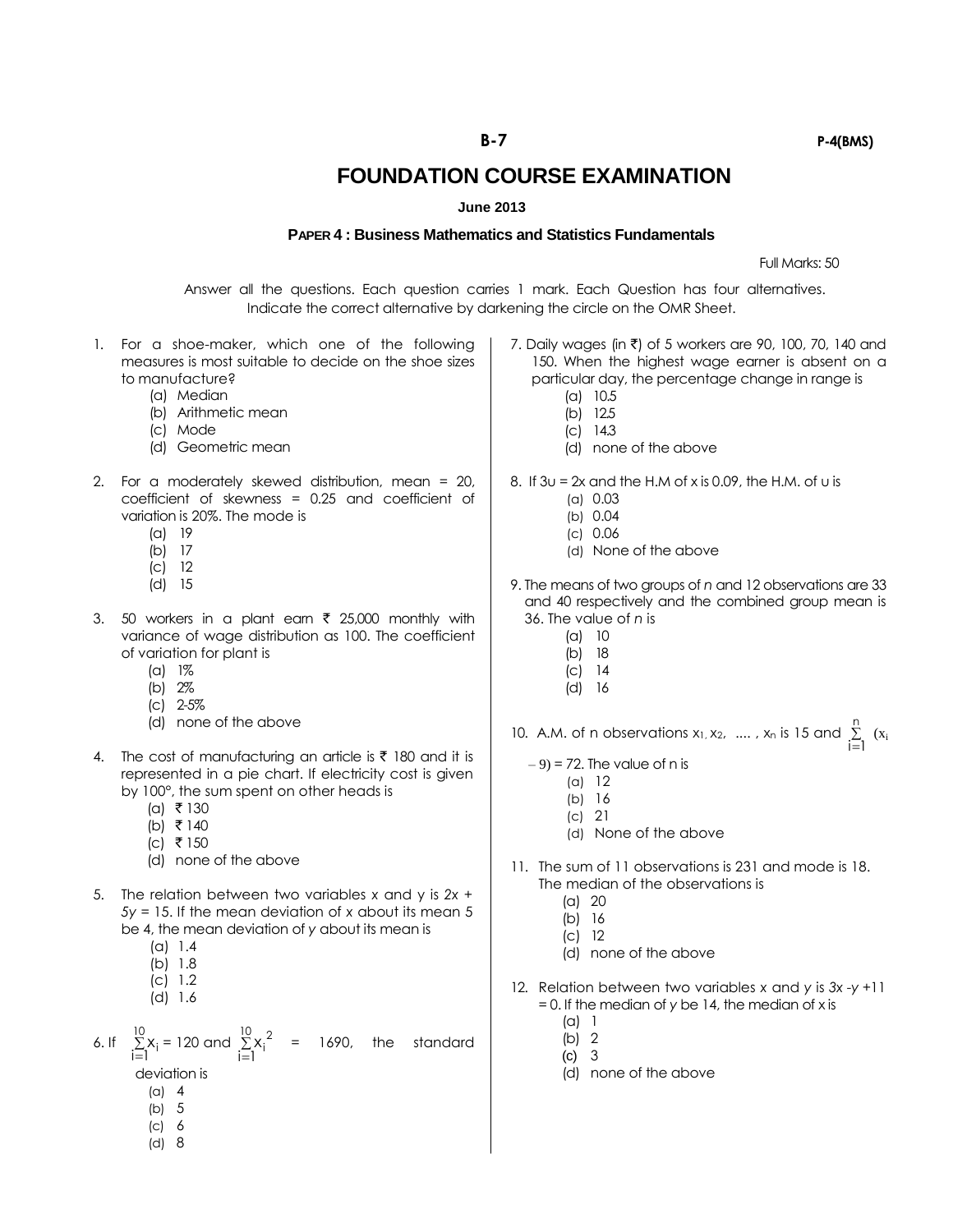13. If 
$$
\sum_{i=1}^{4} x_i = 32
$$
 and  $\sum_{i=1}^{4} (x_i - 3)^2 = 120$ , then  $\sum_{i=1}^{4} x_i^2$  is

- (a) 276
- (b) 303
- (c) 108
- (d) none of the above
- 14. Heights (in cm) of 8 boys are: 70, 74, 70, 73, 72, 70, 74 and 70. The median is
	- (a) 70 cm
	- (b) 71 cm
	- (c) 72 cm
	- (d) none of the above
- 15. A.M. and G.M. of two numbers are 10 and 6 respectively. The numbers are
	- (a) 2 and 18
	- (b) 3 and 17
	- (c) 4 and 9
	- (d) none of the above
- 16. If the H.M. of 4, *x* and 6 be 6, the value of *x* is
	- (a) 8
	- (b) 12
	- (c) 10 (d) 6
- 17. The algebraic sum of deviations of 10 observations from the constant C is -14 and the A.M. of the observations is 7-6. The value of C is

 $\frac{U}{x} + y \frac{\partial U}{\partial y}$ u

 $\partial$  $\frac{\partial U}{\partial x} + y \frac{\partial}{\partial y}$  $\frac{\partial U}{\partial x} + y \frac{\partial U}{\partial y}$  is

- (a) 8
- (b) 6
- (c) 9 (d) 5
- 

18. 
$$
\int_{0}^{\log 2} \frac{e^{x}}{e^{x} + 1} dx =
$$
\n(a) log4  
\n(b) 3 log 2  
\n(c) log  $(\frac{2}{3})$   
\n(d) log  $(\frac{3}{2})$   
\n19. If  $u = x^3 - 2y^3 + 3x^2y$ , then  $x \frac{\partial u}{\partial x} + y \frac{\partial u}{\partial y}$ 

(a) 3

- (b) u (c) 3u
- (d) 2u

20. If 
$$
y = x^3 - 9x^2 + x - 2
$$
, then the value of x for  
\nwhich  $\frac{d^2y}{dx^2} = 12$  is  
\n(a) 3  
\n(b) 6  
\n(c) 5  
\n(d) 1  
\n21. A firm produces x units of output per week at a total  
\ncost of  $\frac{1}{3}x^3 - 7x^2 + 45x$ . The level of output at which  
\nthe marginal cost attains the minimum is 5 units  
\n(a) 5 units  
\n(b) 7 units  
\n(c) 9 units  
\n(d) none of the above  
\n22. The derivative of  $\sqrt{x}$  with respect to log x is  
\n(a)  $\frac{\sqrt{x}}{2}$   
\n(b) 2 $\sqrt{x}$   
\n(c) x  
\n(d)  $\frac{\sqrt{x}}{2}$   
\n23. If  $f(x) = \frac{3x+2}{2x+3}$ , then  $f(-x)f(-\frac{1}{x})$  is  
\n(a) -1  
\n(b) 1  
\n(c)  $\frac{2}{3}$   
\n(d)  $\frac{3}{2}$ 

24. 
$$
\lim_{x \to 0} \frac{x + \log(1 + x)}{e^{x} - 1} =
$$

- (a) 1
- (b) 4
- (c) 1.5
- (d) none of the above
- 25. The vertex of the parabola  $x^2 + 8x + 12y + 4 = 0$  is (a) (-4,1)
	- (b) (4,-1)
	- (c) (-4,-1)
	- (d) none of the above
- 26. The eccentricity of an ellipse is  $\frac{1}{2}$ 3 and major axis
	- is 12 units. The minor axis is
		- (a) 4 units
		- (b) 2 units
		- (c) 6 units
		- (d) 2√3 units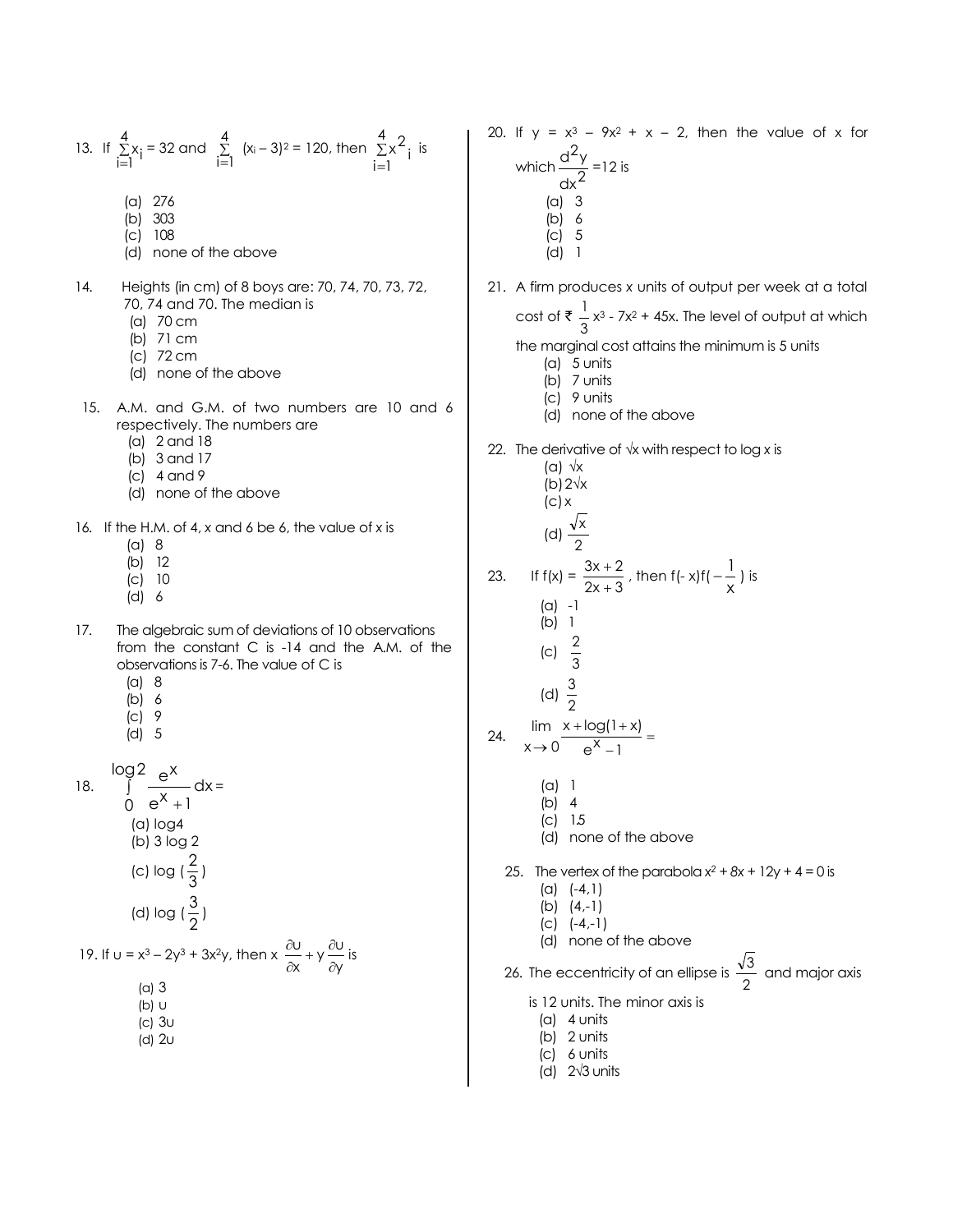- 27. If the centre of the cricle  $x^2 + y^2 + 6x 3$ by + 2 = 0 be (-3, 6), then the value of *b* is
	- (a) 3
	- (b) 4
	- (c) -3
	- (d) -4
- 28. The perpendicular distance of the point

$$
\left(\begin{array}{c}\n\frac{3}{2}, -\frac{5}{2}\n\end{array}\right)
$$
 from the line 2x - y = 3 is  
\n(a)  $\frac{2}{\sqrt{5}}$  units  
\n(b)  $\sqrt{5}$  units  
\n(c)  $\frac{1}{2}$  units  
\n(d)  $\frac{\sqrt{5}}{2}$  units

- 29. If the point R divides the line segment joining (6, 3) and (9, 12) internally in the ratio 2:1, then R is
	- (a) (5, 6)
	- (b) (6,7)
	- (c) (7, 8)
	- (d) none of the above
- 30. The perimeter of a rhombus is 64 cm and one of the diagonals is 20 cm. The area of the rhombus is
	- (a) 80√39 sq cm
	- (b) 20√39 sq cm
	- (c) 40√39 sq cm
	- (d) 39√40 sq cm
- 31. A right pyramid of height 4 cm stands on a square base of side 3 cm. Its volume is
	- (a) 10 cu cm
	- (b) 12 cu cm
	- (c) 14 cu cm
	- (d) none of the above
- 32. Diameter of the base of a conical tent is 14 metre and its height is 9 metre. Its volume is
	- (a) 450 cu metre
	- (b) 460 cu metre
	- (c) 470 cu metre
	- (d) none of the above
- 33. Three solid spherical balls of diameters 10, 8 and 6 cm respectively are melted into one solid ball. Its diameter is
	- (a) 11 cm
	- (b) 12 cm
	- (c) 10 cm
	- (d) 13 cm
- 34. Base of a right prism is an equilateral triangle of side 4 cm. If the volume of the prism is 60√3 cu cm, then its height is
	- (a) 20 cm
	- (b) 12 cm
	- (c) 18 cm
	- (d) 15 cm
- 35. The circumference of the base of a cylinder is 66 cm. If the volume of the cylinder be 3465 cu cm, then the height of the cylinder is
	- (a) 10 cm
	- (b) 10.5 cm
	- (c) 11 cm
	- (d) 12.5 cm
- 36. Sum of all interior angles of a decagon is
	- (a) 1200°
	- (b) 1300°
	- (c) 1400°
	- (d) none of the above
- 37. The area of the triangle with sides of 9 cm, 12 cm and 15 cm is
	- (a) 50 sq cm
	- (b) 54 sq cm
	- (c) 56 sq cm
	- (d) none of the above
- 38. If p and q be respectively two statements "he is tall" and "he is intelligent" then the symbolic form of the statement "it is not true that he is short or dull" is
	- (a)  $\sim p \wedge \sim q$ (b)  $\sim$  ( $\sim$  p  $\rm{v}$  q)
	- (c)  $\sim$  ( $\sim$  p  $\sim$   $\sim$  q)
	- (d)  $\sim$  (p  $\sim$  -q)
- 39. A quantity p varies directly as t and another quantity q varies inversely as t. When  $t = 2$ ,  $p + q = 7$ and when  $t = 3$ ,  $p + q = 8$ . When  $t = 4$ ,  $p + q =$ 
	- (a) 8.5
	- (b) 9
	- (c) 9.5
	- (d) 8
- 40. The ratio of  $(2nP_n + 2nC_n)$ :  $(2nP_n 2nC_n)$  is
	- (a)  $(n + 1)$ :  $(n 1)$
	- (b)  $(n 1)$ :  $(n + 1)$
	- $(c)$   $(n! + 1):(n! 1)$
	- (d) (n+ 1)!:(n -1)!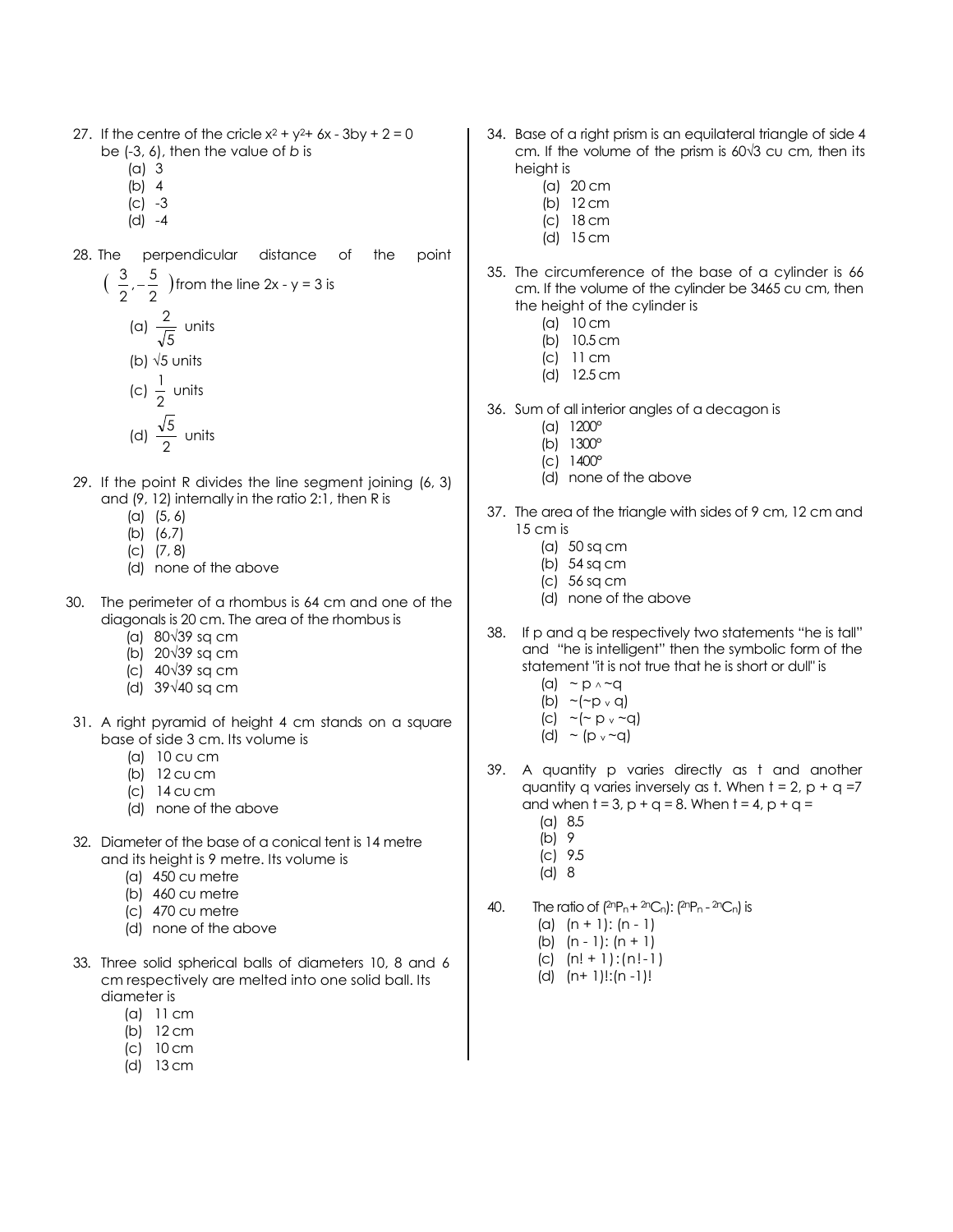- 41. If P and Q be two non-empty sets, then (P-Q)∩(Q-P) ∩ (P ∩ Q)
	- $(a)$   $\Phi$
	- (b) P ∩ Q
	- (c)  $P \cup Q$
	- (d) none of the above
- 42. Value of log 144 with base 2√3 is
	- (a) 2
	- (b) 3
	- (c) 4
	- (d) none of the above
- 43. If  $x = 2 + 3i$  then  $x^2 4x + 13$  is
	- (a) 0
	- (b) 1
	- (c) 2
	- (d) none of the above

44. If 
$$
x = 7 - 4\sqrt{3}
$$
, then the value of  $\sqrt{x} + \frac{1}{\sqrt{x}}$  is

- (a)  $2\sqrt{3}$
- (b)  $4\sqrt{3}$
- (c) 4
- (d) 6
- 45. If  $3^{x+1}$  +  $3^{x-1}$  = 270, then the value of x is
	- (a) 5
	- (b) 3
	- (c) 4
	- $(d)$  8
- 46. True discount at interest rate 5% p.a. is  $\bar{z}$  40. A bill of  $\overline{\xi}$  1240 is due in
	- (a) 6 months
	- (b) 8 months
	- (c) 1 year
	- (d)  $1\frac{1}{2}$ 1 1 year
- 47. In 25 years at 8% p.a. simple interest, a sum becomes  $\bar{\bar{\tau}}$  4629. The amount of sum is
	- $(a)$  ₹ 1534
	- (b) ₹ 1453
	- $(c)$  ₹ 1435 (d) ₹ 1543
- 48. If 9 men working 10 hours daily can complete a job in 10 days, then 15 men working 6 hours daily shall complete same job in
	- (a) 6 days
	- (b) 8 days
	- (c) 10 days
	- (d) none of the above
- 49. The average monthly consumption of petrol for a car for 12 months is 160 litre. If the average monthly consumption for first 8 months is 145 litre, then the average monthly comsumption of petrol for the last 4 months is
	- (a) 190 litre
	- (b) 165 litre
	- (c) 180 litre
	- (d) 175 litre
- 50. If  $x : y = 3 : 4$ ,  $y : z = 5 : 6$  and  $z : w = 7 : 8$ , then  $x : y : z : z$ w is
	- (a) 3:5:7:8
	- (b) 3:4:6:8
	- (c) 105 : 140 : 168 : 192
	- (d) 3 : 4 : 24 : 192